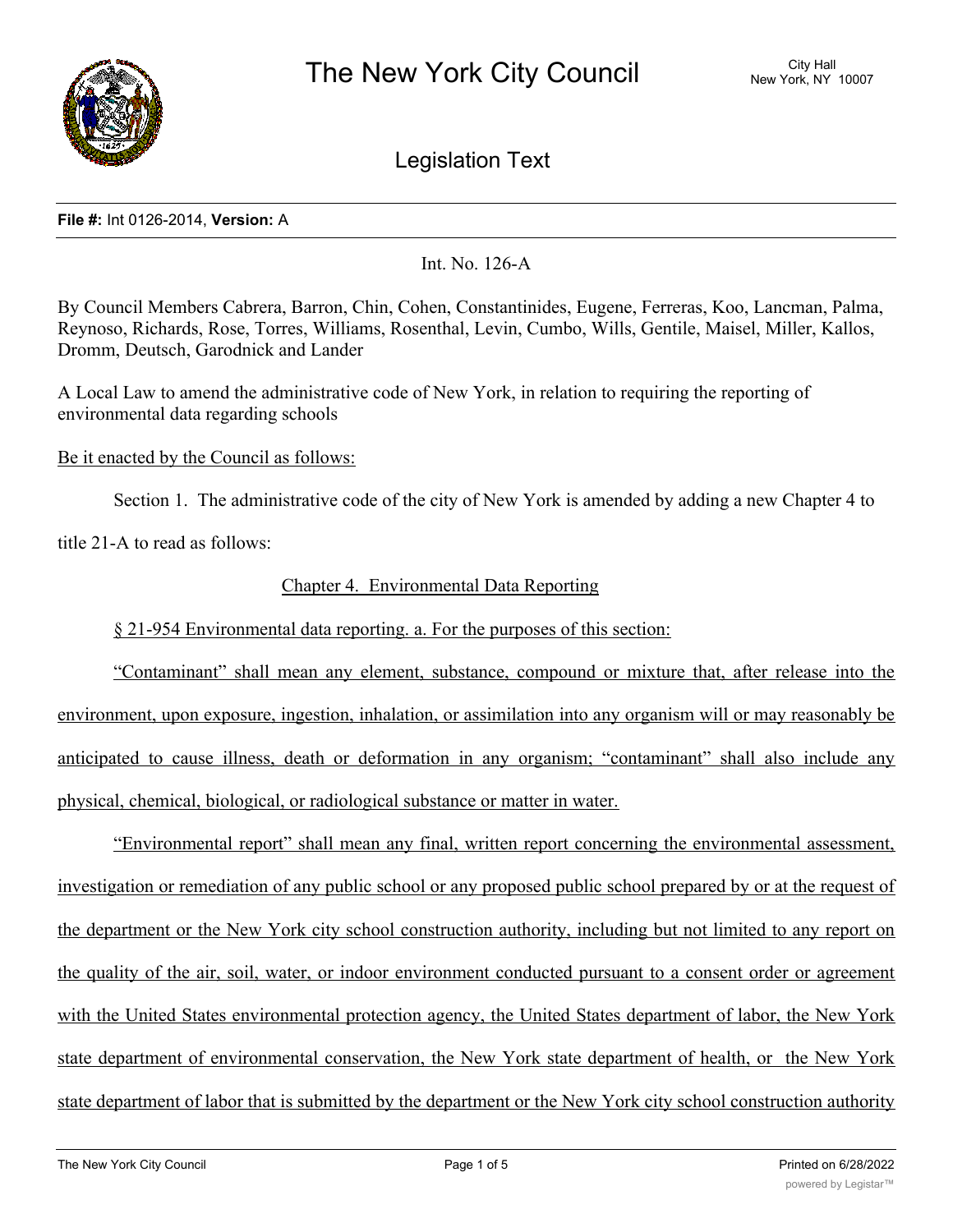to such federal or state agency.

"Hazardous substances" shall mean listed hazardous substances as set forth in part 302.4 of title 40 of the code of federal regulations or any successor regulations.

"Maximum level" shall mean the maximum level set forth in applicable regulatory guidelines established by the United States environmental protection agency, the United States department of labor, the New York state department of health, the New York state department of environmental conservation, the New York state department of labor or the department of environmental protection or, if no such applicable regulatory guidelines have been established, the acceptable level for a substance as determined by the department or the New York city school construction authority, based on current industry standards and relevant published scientific data and guidance. For the purposes of this section, maximum levels shall include but shall not be limited to indoor air contamination which equals the maximum allowed by air guidance values set forth by the New York state department of health, soil gas under or within one hundred feet of a public school which equals the maximum allowed by guidance levels set forth by the New York state department of health, soil contamination which equals the maximum allowed by guidance levels set forth by the New York state department of environmental conservation in subpart 375.6 of title 6 of the official compilation of codes, rules and regulations of the state of New York or successor regulations, and the maximum allowed contaminant level of a contaminant in water delivered to any user of a public water system, including groundwater at or within one hundred feet of a public school, as set forth in subpart 5-1 of part 5 of title 10 of the official compilation of codes, rules and regulations of the state of New York or successor regulations.

"Pollutant" shall mean any substance the emissions of which cause or contribute to air pollution, as set forth in part 50 of title 40 of the code of federal regulations or any successor regulations.

"Public school" shall mean any school in a building owned or leased by the department, including charter schools, that contains any combination of grades from pre-kindergarten through grade twelve and any grounds adjacent to a building owned or leased by the department in which a school is located.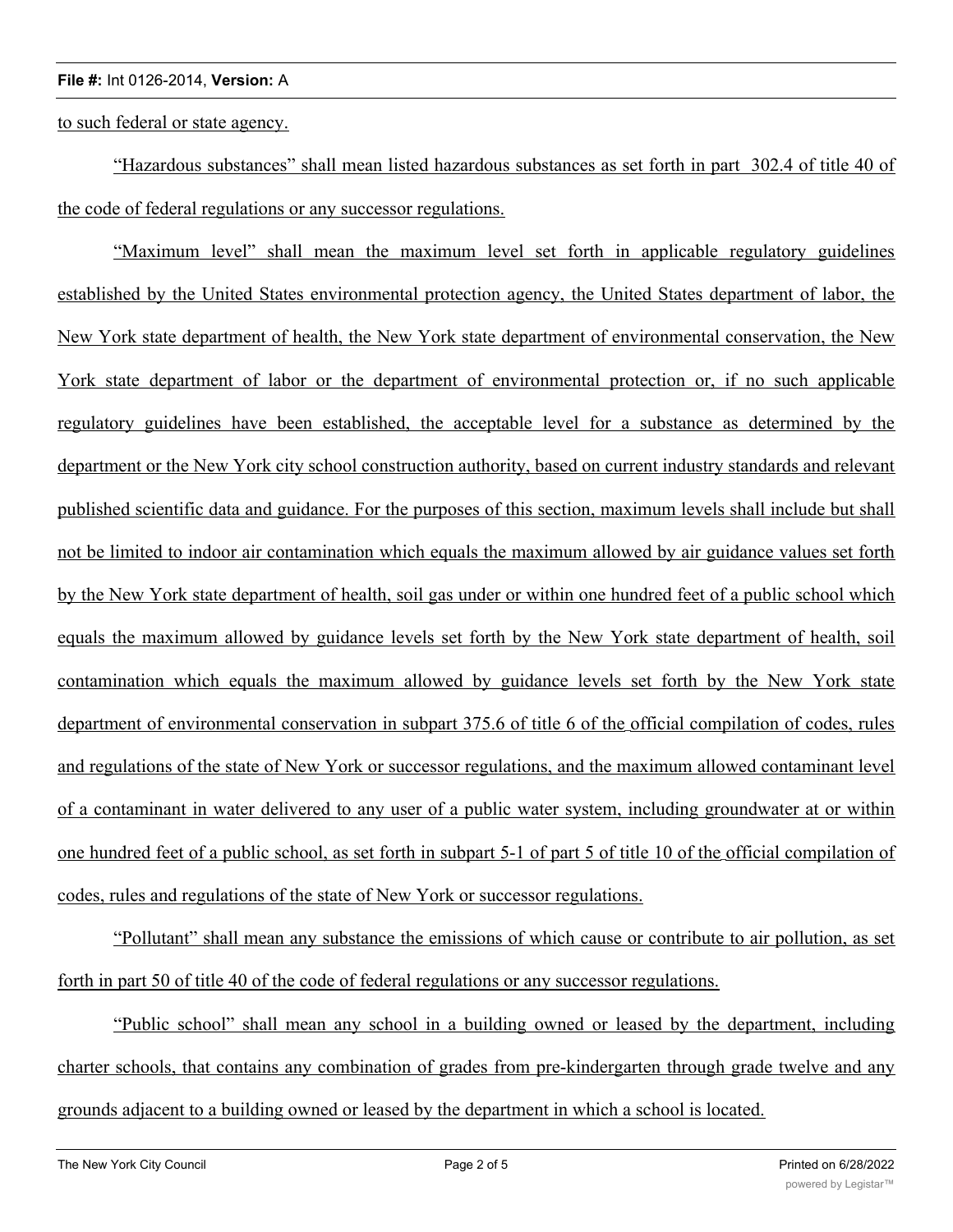"Proposed public school" shall mean property for which the department or the New York city school construction authority has executed a lease agreement for the siting of a public school.

"Reportable environmental inspection" shall mean any environmental inspection conducted in or adjacent to an occupied or unoccupied public school or proposed public school by or under the direction of the department or the New York city school construction authority, including any inspection conducted at the request of the United States environmental protection agency, the United States department of labor, the New York state department of environmental conservation, the New York state department of health, or the New York state department of labor or pursuant to a consent order or agreement by or with a regulatory agency, to determine the quality of the air, soil, water, or indoor environment, and that yields results that exceed maximum levels based on industry standards and current scientific data. Such inspections shall include, but not be limited to, any visual inspection or sampling test conducted to assess the presence of contaminants, hazardous substances, or pollutants. Such inspections shall not include testing or inspections for asbestos, lead or polychlorinated biphenyls. Such inspections shall also not include environmental inspections that yield results that exceed maximum levels when the department, the New York city school construction authority or their consultants reasonably expect such levels to return to at or below maximum levels through ventilation or cleaning within twenty-four hours, provided that the results that exceed maximum levels have returned to at or below maximum levels within such twenty-hour period and have not occurred in substantially the same space within the previous year.

b. The department shall notify the parents of current students and the current employees of any public school that has been the subject of a reportable environmental inspection or environmental report. Notwithstanding the above, such notification shall not include the results of any environmental inspection or environmental report for polychlorinated biphenyls, asbestos or lead, except to the extent such notification is otherwise required by federal, state or local law; provided that, the department shall notify such parents and employees when an inspection for asbestos, lead or polychlorinated biphenyls has shown the presence of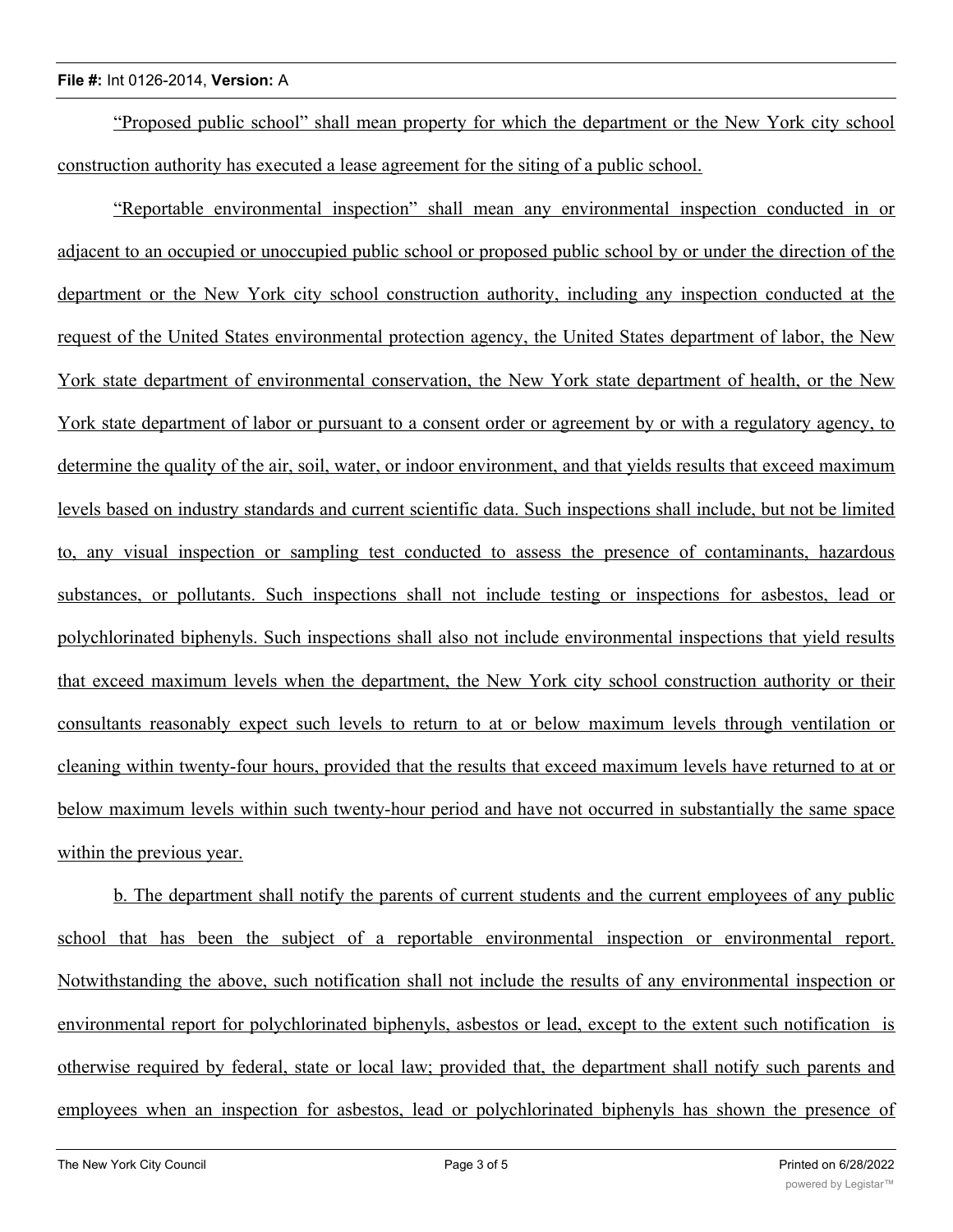contaminants, hazardous substances or pollutants other than asbestos, lead or polychlorinated biphenyls that exceeds the maximum levels for such contaminants, hazardous substances or pollutants. The department shall also make reasonable efforts to notify the parents of former students and former employees of any school for which notification is required pursuant to this subdivision.

c. The department shall notify the directors of all afterschool programs under the jurisdiction of the department, including but not limited to, any athletic programs, known to utilize any school building or other school property for which notification is required pursuant to subdivision b of this section.

d. The department shall notify all local elected officials, community education councils and local community boards representing the district of any school for which notification is required pursuant to subdivision b of this section.

e. Any notification required pursuant to subdivisions b, c or d of this section shall occur within ten days of receipt of the results that trigger such notification requirement; provided that if such results are received during a scheduled school vacation period exceeding five days, such notification shall occur no later than ten days following the end of such period. Such notification shall include, but not be limited to, written notification by electronic mail for all parents, elected officials, employees, after school program directors, and other individuals who opt to receive notification in such manner.

f. The department shall conspicuously post a link to any environmental report or reportable environmental inspection on the department's website within ten days of receipt of such report or inspection. Such reports or reportable inspections shall be searchable by school, community school district, council district and borough.

g. Not later than November first, two thousand fifteen and annually thereafter, the department shall submit to the council and conspicuously post to its website a report regarding the results of any reportable environmental inspection and environmental report concerning any public school including any report required pursuant to federal or state law or by any regulatory agency. The report shall include, but need not be limited to: